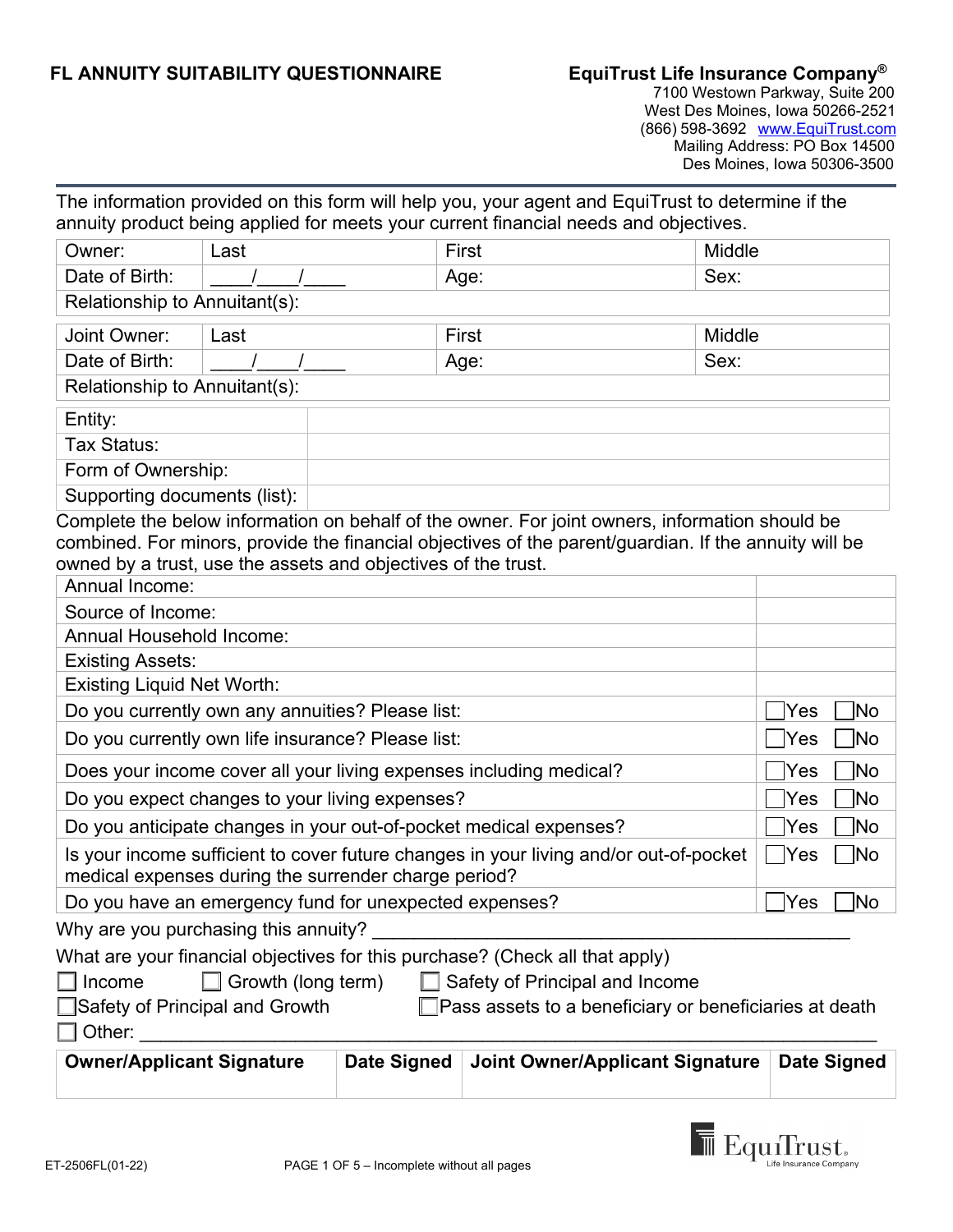| How do you anticipate taking distributions from this annuity? (Check all that apply)                                                                                                                                |  |  |  |  |
|---------------------------------------------------------------------------------------------------------------------------------------------------------------------------------------------------------------------|--|--|--|--|
| $\Box$ Income Rider $\Box$ Required Minimum Distribution<br>$\Box$ Immediate Income<br>Penalty-free withdrawals □ Lump sum<br>$\Box$ Annuitize $\Box$ Leave to Beneficiary<br>□ Other _____________________________ |  |  |  |  |
| Are you aware that the fixed annuity contract for which you are applying may be a long-term contract<br>with substantial penalties for early withdrawal?                                                            |  |  |  |  |
| $\Box$ Yes $\Box$ No $\Box$ N/A - Confidence Income Immediate Annuity                                                                                                                                               |  |  |  |  |
| Are you aware that withdrawals prior to age 59-1/2 may result in a 10% IRS penalty tax?<br>$\Box$ Yes $\Box$ No $\Box$ N/A                                                                                          |  |  |  |  |
| Do you have a reverse mortgage on your primary residence?<br>No<br>$\sf Yes$                                                                                                                                        |  |  |  |  |
| Describe your risk tolerance: (Check all that apply)<br>$\Box$ Conservative $\Box$ Moderately Conservative $\Box$ Moderate $\Box$ Moderately aggressive                                                             |  |  |  |  |
|                                                                                                                                                                                                                     |  |  |  |  |
|                                                                                                                                                                                                                     |  |  |  |  |
|                                                                                                                                                                                                                     |  |  |  |  |
|                                                                                                                                                                                                                     |  |  |  |  |
| How many years from today will you need access to your funds without a penalty? ______________                                                                                                                      |  |  |  |  |
| Will the proposed annuity replace any product?<br> Yes<br>No                                                                                                                                                        |  |  |  |  |
| If yes, will you pay a penalty or other charge to obtain these funds?<br>No<br> Yes                                                                                                                                 |  |  |  |  |
| If yes, the amount of the charge or penalty<br>\$                                                                                                                                                                   |  |  |  |  |
| <b>Additional Information:</b>                                                                                                                                                                                      |  |  |  |  |
|                                                                                                                                                                                                                     |  |  |  |  |

| <b>Owner/Applicant Signature</b> | Date Signed   Joint Owner/Applicant Signature   Date Signed |  |
|----------------------------------|-------------------------------------------------------------|--|
|                                  |                                                             |  |

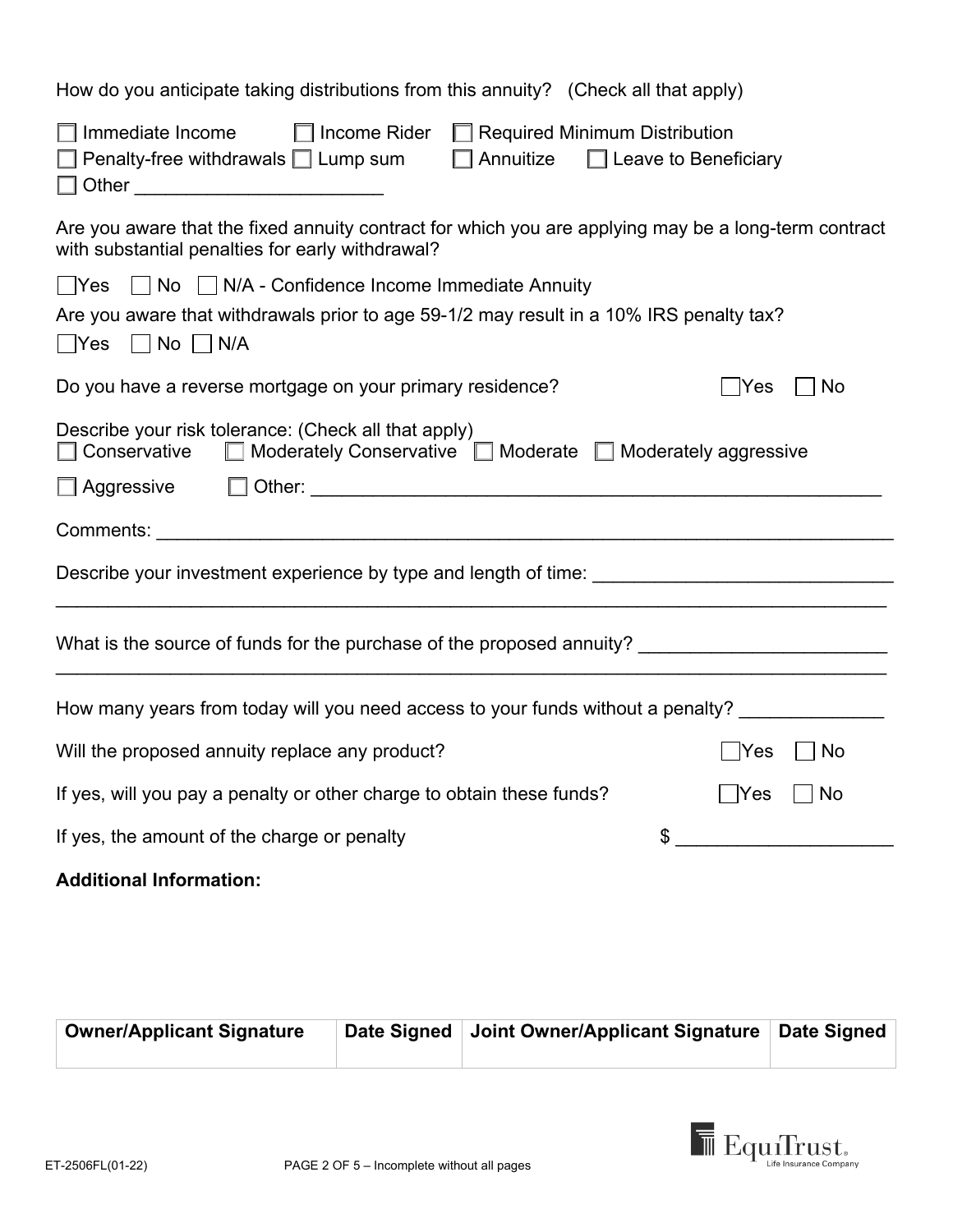**Note: The following three sections to be completed by the agent, insurer, or Managing General Agent proposing purchase; each section requires a response; no section may be left blank or contain a response consisting of "None" or "N/A".**

\_\_\_\_\_\_\_\_\_\_\_\_\_\_\_\_\_\_\_\_\_\_\_\_\_\_\_\_\_\_\_\_\_\_\_\_\_\_\_\_\_\_\_\_\_\_\_\_\_\_\_\_\_\_\_\_\_\_\_\_\_\_\_\_\_\_\_\_\_\_\_\_\_\_\_\_\_\_\_\_ \_\_\_\_\_\_\_\_\_\_\_\_\_\_\_\_\_\_\_\_\_\_\_\_\_\_\_\_\_\_\_\_\_\_\_\_\_\_\_\_\_\_\_\_\_\_\_\_\_\_\_\_\_\_\_\_\_\_\_\_\_\_\_\_\_\_\_\_\_\_\_\_\_\_\_\_\_\_\_\_

\_\_\_\_\_\_\_\_\_\_\_\_\_\_\_\_\_\_\_\_\_\_\_\_\_\_\_\_\_\_\_\_\_\_\_\_\_\_\_\_\_\_\_\_\_\_\_\_\_\_\_\_\_\_\_\_\_\_\_\_\_\_\_\_\_\_\_\_\_\_\_\_\_\_\_\_\_\_\_\_ \_\_\_\_\_\_\_\_\_\_\_\_\_\_\_\_\_\_\_\_\_\_\_\_\_\_\_\_\_\_\_\_\_\_\_\_\_\_\_\_\_\_\_\_\_\_\_\_\_\_\_\_\_\_\_\_\_\_\_\_\_\_\_\_\_\_\_\_\_\_\_\_\_\_\_\_\_\_\_\_

\_\_\_\_\_\_\_\_\_\_\_\_\_\_\_\_\_\_\_\_\_\_\_\_\_\_\_\_\_\_\_\_\_\_\_\_\_\_\_\_\_\_\_\_\_\_\_\_\_\_\_\_\_\_\_\_\_\_\_\_\_\_\_\_\_\_\_\_\_\_\_\_\_\_\_\_\_\_\_\_ \_\_\_\_\_\_\_\_\_\_\_\_\_\_\_\_\_\_\_\_\_\_\_\_\_\_\_\_\_\_\_\_\_\_\_\_\_\_\_\_\_\_\_\_\_\_\_\_\_\_\_\_\_\_\_\_\_\_\_\_\_\_\_\_\_\_\_\_\_\_\_\_\_\_\_\_\_\_\_\_

| Advantages of purchasing the proposed annuity: 」 |  |
|--------------------------------------------------|--|
|--------------------------------------------------|--|

**Disadvantages of purchasing the proposed annuity:** \_\_\_\_\_\_\_\_\_\_\_\_\_\_\_\_\_\_\_\_\_\_\_\_\_\_\_\_\_\_\_\_\_\_\_

**The basis for my recommendation to purchase the proposed annuity or to replace or exchange your existing annuity(ies):** \_\_\_\_\_\_\_\_\_\_\_\_\_\_\_\_\_\_\_\_\_\_\_\_\_\_\_\_\_\_\_\_\_\_\_\_\_\_\_\_\_\_\_\_\_\_\_\_

|        | Have you discussed with the applicant the features, benefits, and disadvantages of the  |
|--------|-----------------------------------------------------------------------------------------|
|        | recommended annuity product, as well as the applicant's current financial situation and |
| needs? | $\Box$ Yes $\Box$ No                                                                    |

**If No, provide explanation: Designed as a set of the set of the set of the set of the set of the set of the set of the set of the set of the set of the set of the set of the set of the set of the set of the set of the s** 

I understand and acknowledge that some annuity recommendations, such as those related to "rollovers" or transfers from certain retirement plans or IRAs, could be "fiduciary" investment advice recommendations as that term is defined by ERISA and the Internal Revenue Code. If I make such a fiduciary recommendation, I acknowledge that I am responsible for complying with the requirements of an applicable U.S. Department of Labor prohibited transaction exemption covering any receipt of sales-related compensation. I understand and acknowledge that if I choose to rely on PTE 84-24, an 84-24 disclosure form must be completed, signed by the applicant and the producer, and a copy left with the applicant. I understand that the 84-24 disclosure form should not be sent to EquiTrust.

\_\_\_\_\_\_\_\_\_\_\_\_\_\_\_\_\_\_\_\_\_\_\_\_\_\_\_\_\_\_\_\_\_\_\_\_\_\_\_\_\_\_\_\_\_\_\_\_\_\_\_\_\_\_\_\_\_\_\_\_\_\_\_\_\_\_\_\_\_\_\_\_\_\_\_\_\_\_\_\_\_\_\_\_\_\_\_\_\_\_\_\_\_\_\_\_\_\_\_\_\_\_\_\_\_\_\_\_

| <b>Agent Signature</b> | <b>Date Signed</b> | <b>Agent Number</b> |
|------------------------|--------------------|---------------------|
|                        |                    |                     |

**Note: No questions or response areas are to be left blank when offered to the Owner for signature. If any information requested is unavailable, not applicable or unknown, the insurance agent or insurer must indicate that.** 

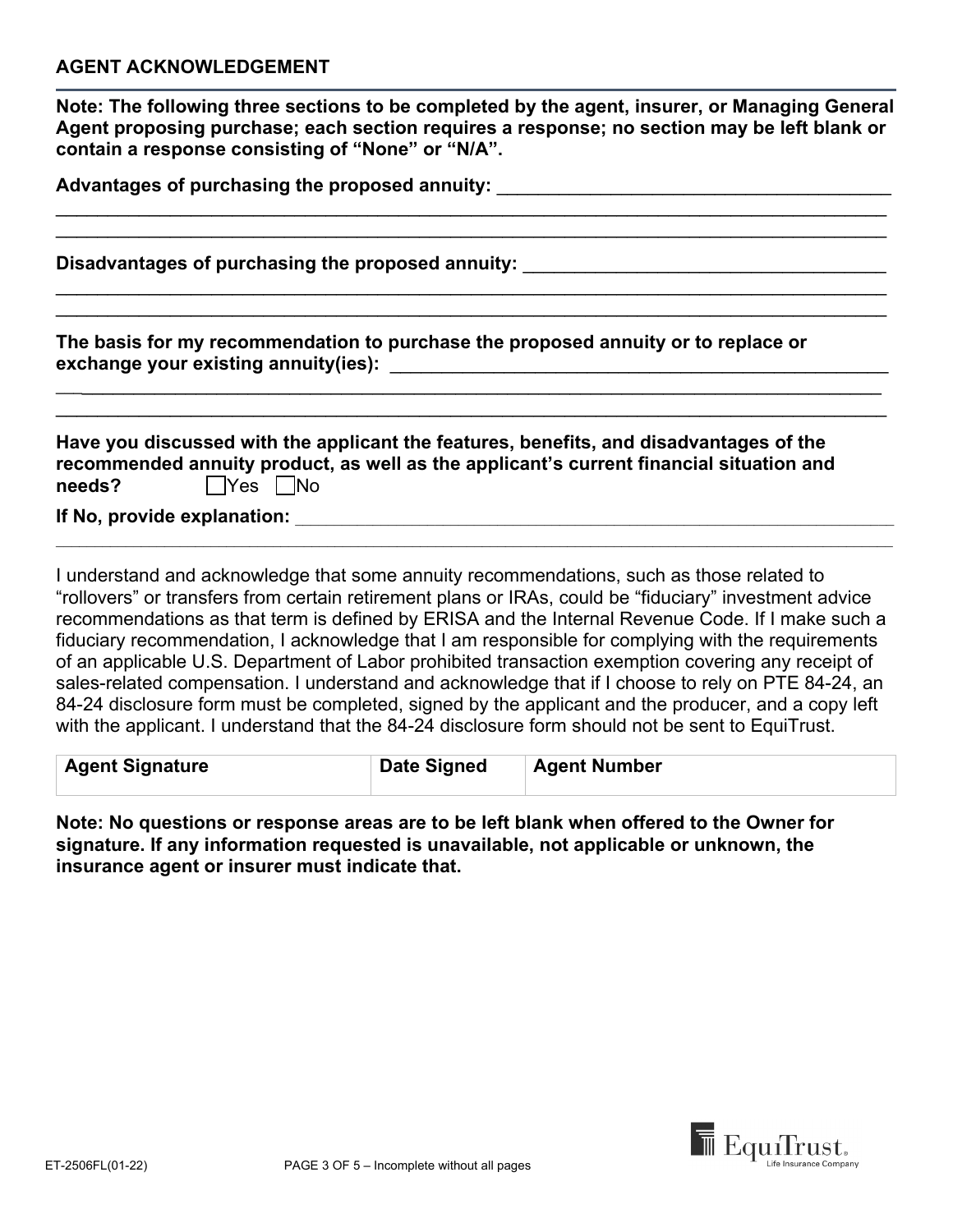## **ACKNOWLEDGEMENTS AND SIGNATURES**

I understand that should I decline to provide the requested information or should I provide inaccurate information, I am limiting the protection afforded me by the Florida Statutes regarding the suitability of this purchase.

**I REFUSE to provide this information at this time.** 

**I have chosen to provide LIMITED information at this time.** 

**My annuity purchase IS NOT BASED on the recommendation of this agent or the insurer.** 

**My annuity purchase IS BASED on the recommendation of this agent or the insurer.** 

## **APPLICANT:**

**DO NOT SIGN THIS FORM IF ANY ITEM HAS BEEN LEFT BLANK, BEFORE CAREFULLY REVIEWING THE INFORMATION RECORDED, OR IF ANY OF THE INFORMATION RECORDED IS NOT TRUE AND CORRECT TO THE BEST OF YOUR KNOWLEDGE.** 

**THE OWNER MAY SUBSTITUTE THEIR INITIALS FOR SIGNATURES ON ALL FORM PAGES WITH THE EXCEPTION OF THE SIGNATURES BELOW, WHICH ARE REQUIRED.** 

| <b>Owner/Applicant Signature</b> | Date Signed   Joint Owner/Applicant Signature   Date Signed |  |
|----------------------------------|-------------------------------------------------------------|--|
|                                  |                                                             |  |